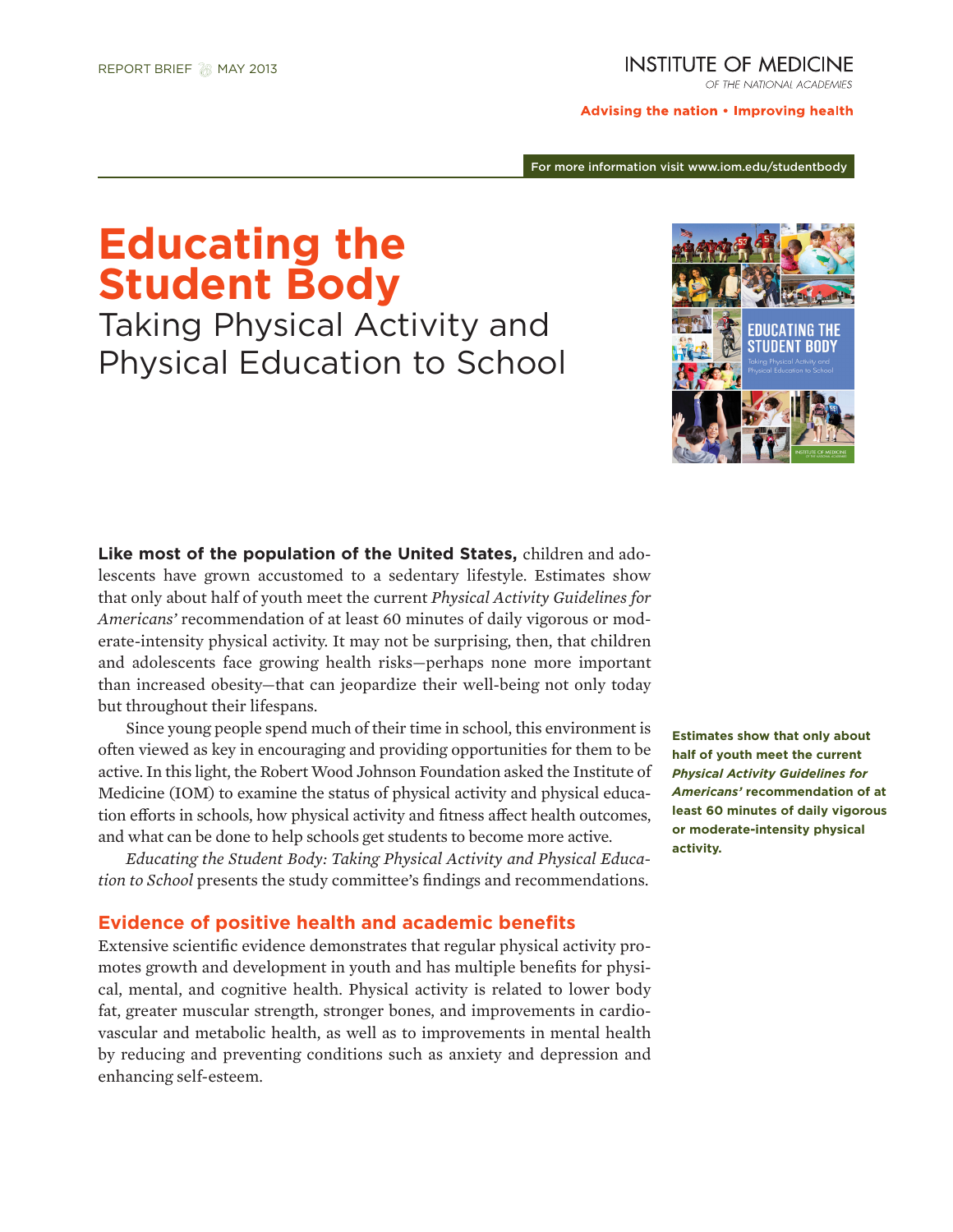A growing body of evidence also suggests a relationship between vigorous and moderateintensity physical activity and the structure and functioning of the brain. Children who are more active show greater attention, have faster cognitive processing speed, and perform better on standardized academic tests than children who are less active. Of course, academic performance is influenced by other factors as well, such as parental involvement and socioeconomic status. Nevertheless, ensuring that children and adolescents achieve at least the recommended amount of vigorous or moderate-intensity physical activity may well improve overall academic performance.

On the other side of the equation, there is sound evidence that quality physical education with appropriate instruction and assessments is effective in increasing students' physical activity. Quality physical education provides students the opportunity to learn meaningful content and skills—what students should "know and be able to do" relative to physical activity.

# **Surveying the activity landscape**

Schools traditionally have used physical education as their primary means of promoting physical activity. But they face challenges in continuing to deliver it both equitably and effectively. Fiscal pressures, resulting in teacher layoffs or reassignments and a lack of equipment and other resources, inhibit the offering of quality physical education in some schools and districts. Safety concerns associated with allowing children to play sometimes pose barriers. Policy pressures, such as a demand for raising standardized test scores through increased classroom contact time, further challenge schools to spend time providing physical activity for youth. Also, even under the best of circumstances, physical education classes are likely to provide only 10-20 minutes of vigorous or moderate-intensity physical activity per session.

Some schools also use intramural and extramural sports as on option for physical activity, but for various reasons—many of them financialsports are unavailable to a sizable proportion of youth. In younger grades, recess has traditionally provided time for spirited bouts of free play, but here, too, financial and academic pressures are limiting the time and space available for such activities.

# **Improvements needed throughout the entire school**

Given the breadth of the challenges and the existing scientific evidence, the committee concludes that a "whole-of-school" approach is needed to obtain maximum benefits for students. This approach requires participation from all people who take part in the day-to-day functioning of the school, including teachers, principals, school administrators, superintendents, students, and parents. It also will involve a host of resources: school buildings, outdoor grounds and playgrounds, indoor and outdoor equipment, and streets and pathways in the surrounding neighborhood that can encourage—or hinder—efforts to help students get physically active.

To set the tone, schools—backed up by district policies and supported by administrators and parents—should provide access to at least 60 minutes per day of vigorous or moderate-intensity physical activity, more than half of which should be accomplished during regular school hours. In particular, schools can implement high-quality physical education classes in which students spend at least half of the time in vigorous or moderate-intensity physical activity. The committee recommends that elementary school students spend an average of 30 minutes per day in physical education class, and middle and high school students should spend an average of 45 minutes per day in physical education class.

In addition, students should engage in vigorous or moderate-intensity physical activity throughout the school day, such as through recess and classroom time dedicated to physical activity. For example, teachers could prepare active lessons that require students to stand, move around the room, and integrate movement into learning. Addi-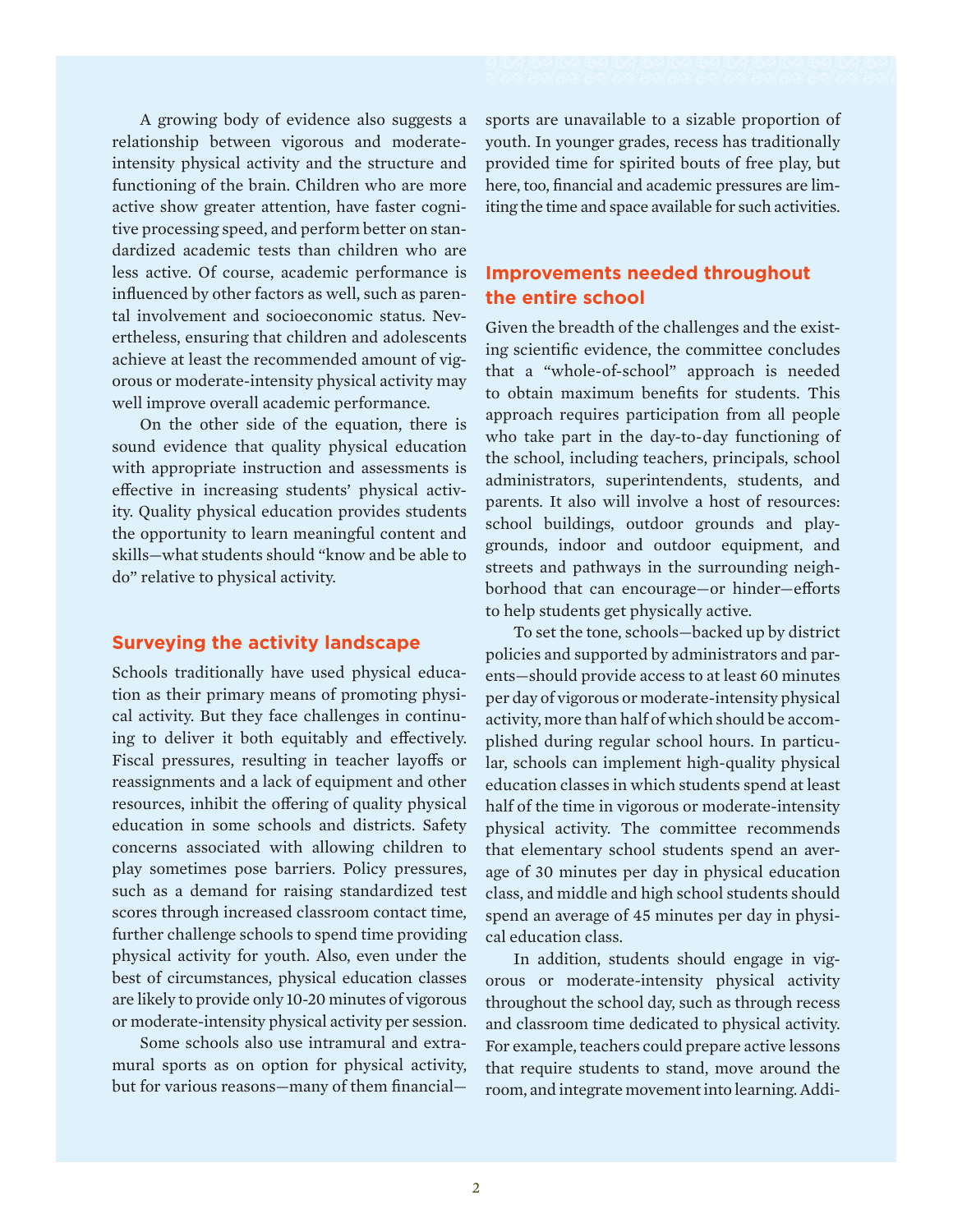**Schools—backed up by district policies and supported by administrators and parents should provide access to at least 60 minutes per day of vigorous or moderate-intensity physical activity, more than half of which should be accomplished during regular school hours.** 

tional opportunities for physical activity should be provided before and after school. Opportunities to promote physical activity outside of school itself, including walking or biking to and from school and participating in intramural and extramural sports, should be made accessible to all students. Importantly, using these guidelines, schools can choose how and when to provide opportunities for physical activity and what types of activities to offer.

# **Policies and programs to support physical education**

Schools will need backup to implement these recommendations. The federal government can help by including physical education among the nationally mandated core subjects. States currently vary greatly in their mandates with respect to time allocated for and access to physical education. Nearly half of school administrators report having cut significant time from physical education and recess to increase time devoted to reading and mathematics since passage of the No Child Left Behind Act in 2001.

The committee finds that physical education should be designated as a core subject because it has commensurate values that are foundational for learning and therefore essential. Physically active students are likely to be healthy and mentally sharp—attributes critical to being truly "present" during the school day.

Government at all levels, from federal to local, also should take steps to ensure that programs and policies address disparities in physical activity and that all students at all schools have equal access to appropriate facilities and opportunities for physical activity and quality physical education. In addition, the committee recommends that education and public health agencies at all levels develop and systematically deploy data systems to monitor policies and performance pertaining to physical activity and physical education in the school setting. As with measuring progress in mathematics and language skills, such information will help in developing strategies for accountability to strengthen physical activity and physical education in schools.

Beyond government action, colleges and universities and continuing education programs should provide preservice training for those planning to become teachers, and ongoing professional development opportunities for K-12 classroom and physical education teachers to enable them to embrace and promote physical activity across the curriculum.

There also is need for continued research to fill current gaps in knowledge about physical activity and physical education in the school environment, and about the effects of physical activity on youth health.

# **Conclusion**

Schools historically have been central in supporting the well-being of youth by providing health screenings, immunizations, and nutrition programs, and also by training them for lifelong learn-